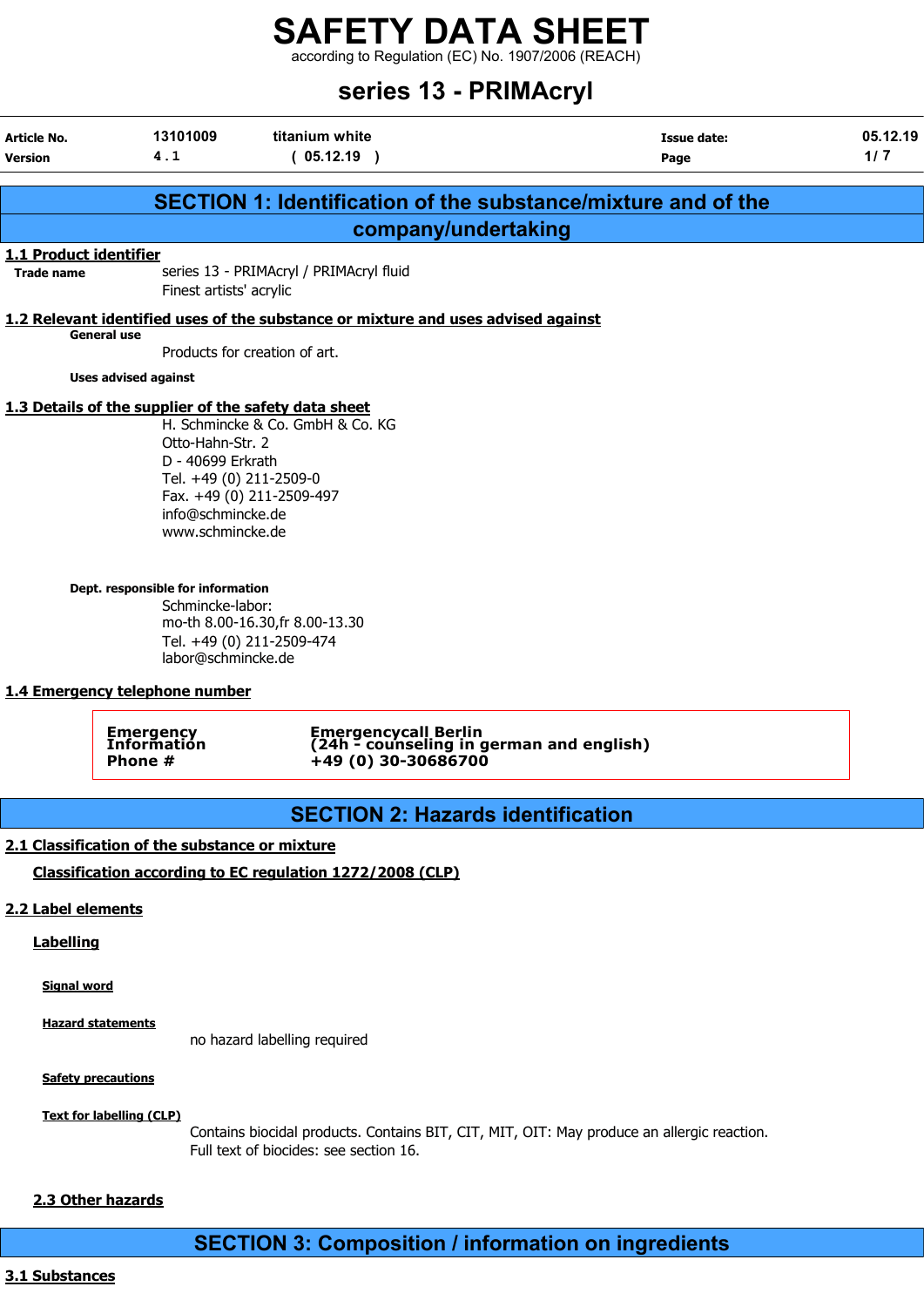according to Regulation (EC) No. 1907/2006 (REACH)

# series 13 - PRIMAcryl

| Article No.    | 13101009 | titanium white | Issue date: | 05.12.19  |
|----------------|----------|----------------|-------------|-----------|
| <b>Version</b> |          | 05.12.19       | Page        | <b>01</b> |

Chemical characterisation pigments

additives acrylic resin

CAS-Number EINECS / ELINCS / NLP EU index number REACH registration No. Hazchem-Code CI-Number

# 3.2 Mixtures

# Additional information

The colour 13100 contains zinc oxide. (see separate safety data sheet) The colour 13681 contains quinacridone quinone. (See separate safety data sheet) The colours 13207,13211, 13213, 13214, 13317, 13320, 13322, 13911, 13922 contain cadmium-containing pigments. The use of cadmium containing pigments is limited to artist colors. further information: see appendix

# SECTION 4: First aid measures

# 4.1 Description of first aid measures

# General information

# In case of inhalation

No special measures are required. Seek medical attention if problems persist.

#### In case of skin contact

Thoroughly wash skin with soap and water. Seek medical attention if irritation persists.

# After eye contact

Immediately flush eyes with plenty of flowing water for 10 to 15 minutes holding eyelids apart. Seek medical attention if irritation persists.

### After swallowing

Rinse mouth immediately and drink plenty of water. Seek medical treatment in case of troubles.

# 4.2 Most important symptoms and effects, both acute and delayed

# 4.3 Indication of any immediate medical attention and special treatment needed

Treat symptomatically.

# SECTION 5: Firefighting measures

# 5.1 Extinguishing media

# Suitable extinguishing media

Co-ordinate fire-fighting measures to the fire surroundings.

Extinguishing media which must not be used for safety reasons

# 5.2 Special hazards arising from the substance or mixture

In case of fire may be liberated: Carbon monoxide and carbon dioxide

# 5.3 Advice for firefighters

# Special protective equipment for firefighters

Additional information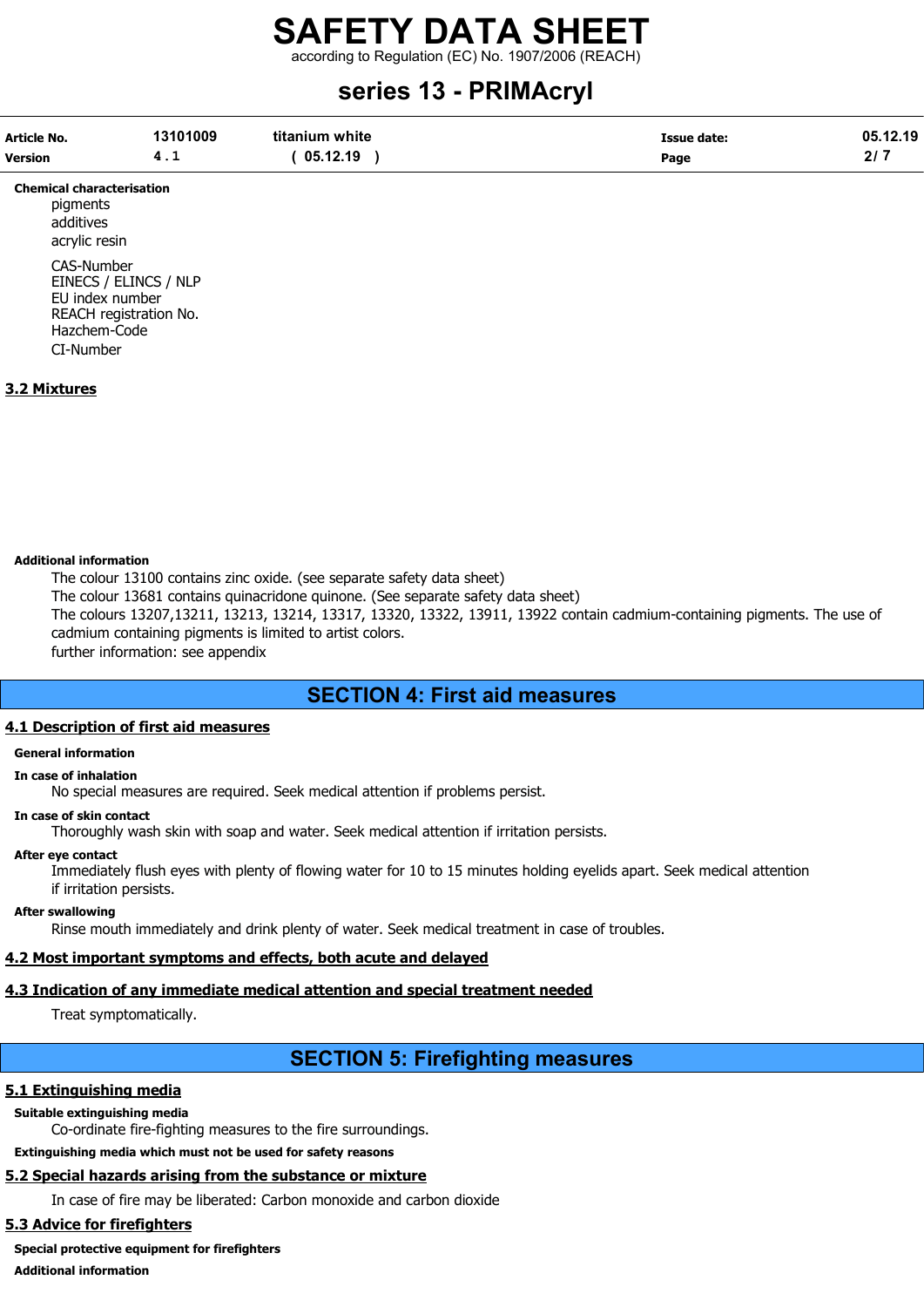according to Regulation (EC) No. 1907/2006 (REACH)

# series 13 - PRIMAcryl

| Article No.<br><b>Version</b> | 13101009<br>. . | titanium white<br>05.12.19 | Issue date:<br>Page | 05.12.19 |
|-------------------------------|-----------------|----------------------------|---------------------|----------|
|-------------------------------|-----------------|----------------------------|---------------------|----------|

# SECTION 6: Accidental release measures

# 6.1 Personal precautions, protective equipment and emergency procedures

Avoid contact with skin, eyes, and clothing.

# 6.2 environmental precautions

Discharge into the environment must be avoided.

# 6.3 Methods and material for containment and cleaning up

Methods for cleaning up

Take up mechanically. Wash spill area with plenty of water.

Additional information

# 6.4 Reference to other sections

Dispose of waste according to applicable legislation. refer to section 13

SECTION 7: Handling and storage

# 7.1 Precautions for safe handling

#### Advices on safe handling

Handle in accordance with good industrial hygiene and safety practice.

### Precautions against fire and explosion

# 7.2 Conditions for safe storage, including any incompatibilities

#### Requirements for storerooms and containers Keep container tightly closed.

Hints on joint storage Storage class Further details storage temperature: 5 - 40 °C

# 7.3 Specific end use(s)

No special measures necessary if stored and handled as prescribed.

# SECTION 8: Exposure controls/personal protection

# 8.1 Control parameters

# 8.2 Exposure controls

# Occupational exposure controls

Respiratory protection

With correct and proper use, and under normal conditions, breathing protection is not required.

#### Hand protection

Protect skin by using skin protective cream.

#### Eye protection

Wear eye/face protection.

# Body protection

Wear suitable protective clothing. Wash contaminated clothing prior to re-use.

General protection and hygiene measures Wash hands before breaks and after work.

# SECTION 9: Physical and chemical properties

# 9.1 information on basic physical and chemical properties

| Form   | paste (PRIMAcryl) / liquid (PRIMAcryl fluid) |
|--------|----------------------------------------------|
| Colour | pigmented                                    |
| Odour  | weak                                         |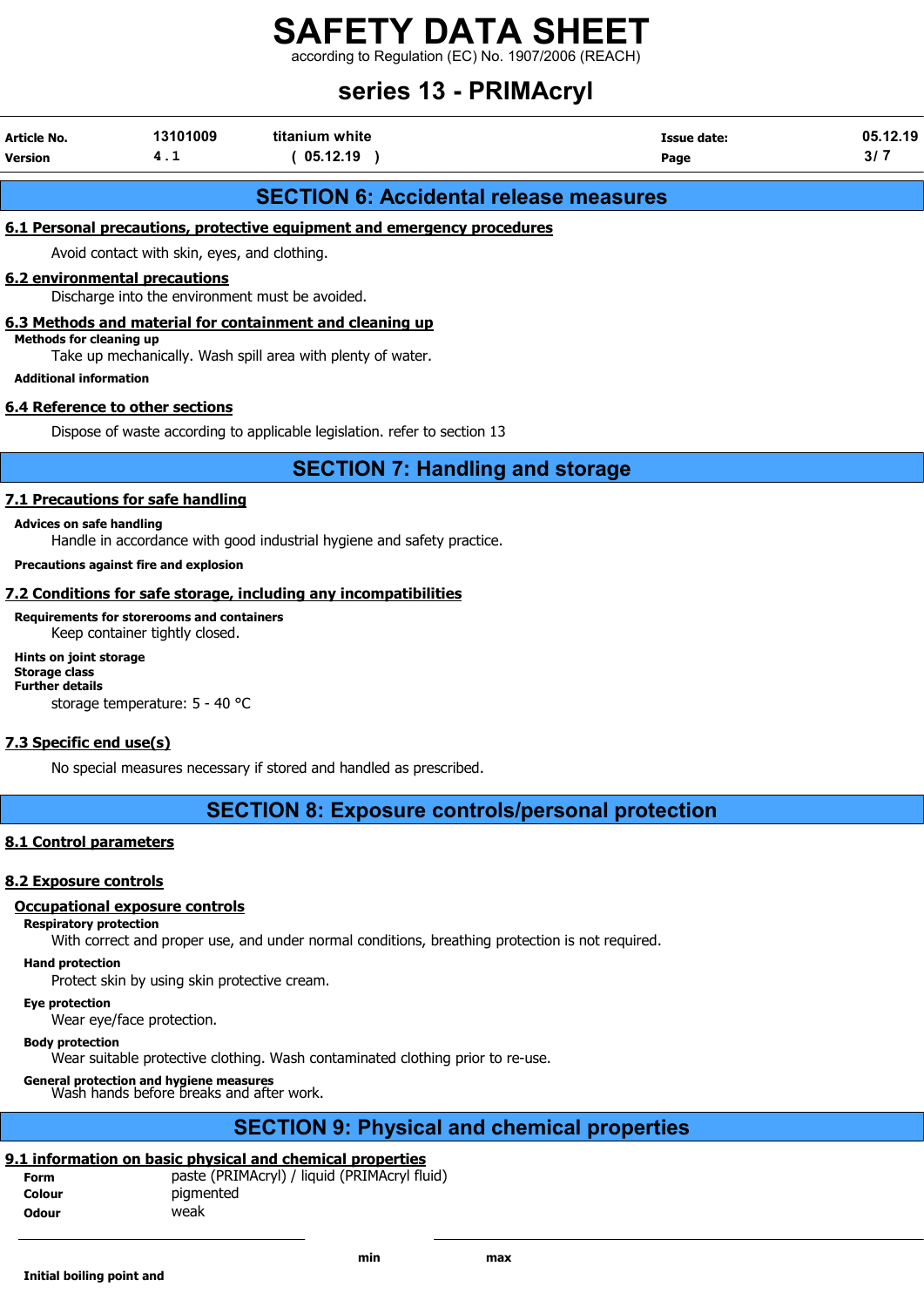according to Regulation (EC) No. 1907/2006 (REACH)

# series 13 - PRIMAcryl

| Article No.<br><b>Version</b>       | 13101009<br>4.1                        | titanium white<br>$05.12.19$ ) |   |             | <b>Issue date:</b><br>Page | 05.12.19<br>4/7 |
|-------------------------------------|----------------------------------------|--------------------------------|---|-------------|----------------------------|-----------------|
| boiling range                       |                                        |                                |   |             |                            |                 |
| <b>Melting point/freezing point</b> |                                        |                                |   |             |                            |                 |
| Flash point/flash point range       |                                        |                                |   |             |                            |                 |
| <b>Flammability</b>                 |                                        |                                |   |             |                            |                 |
| <b>Ignition temperature</b>         |                                        |                                |   |             |                            |                 |
| <b>Auto-ignition temperature</b>    |                                        |                                |   |             |                            |                 |
| <b>Explosion limits</b>             |                                        |                                |   |             |                            |                 |
| <b>Refraction index</b>             |                                        |                                |   |             |                            |                 |
| <b>PH</b> value                     |                                        |                                | 8 | 10          |                            |                 |
| <b>Viscosity</b>                    |                                        |                                |   |             |                            |                 |
| <b>Viscosity</b>                    |                                        |                                |   |             |                            |                 |
| Vapour pressure                     |                                        |                                |   |             |                            |                 |
| <b>Density</b>                      |                                        |                                |   | $1,1 - 1,6$ |                            |                 |
|                                     | Partition coefficient: n-octanol/water |                                |   | g/ml        |                            |                 |

Danger of explosion

# 9.2 Other information

# SECTION 10: Stability and reactivity

# 10.1 Reactivity

The product is stable under storage at normal ambient temperatures.

# 10.2 Chemical stability

# 10.3 Possibility of hazardous reactions

10.4 Conditions to avoid

frost and heat

# 10.5 Incompatible materials

10.6 Hazardous decomposition products

SECTION 11: Toxicological information

# 11.1 Information on toxicological effects

Acute toxicity In case of inhalation No data available After swallowing No data available In case of skin contact No data available After eye contact No data available

# Practical experience

# General remarks

# SECTION 12: Ecological information

# 12.1 Toxicity

Aquatic toxicity Water Hazard Class WGK catalog number General information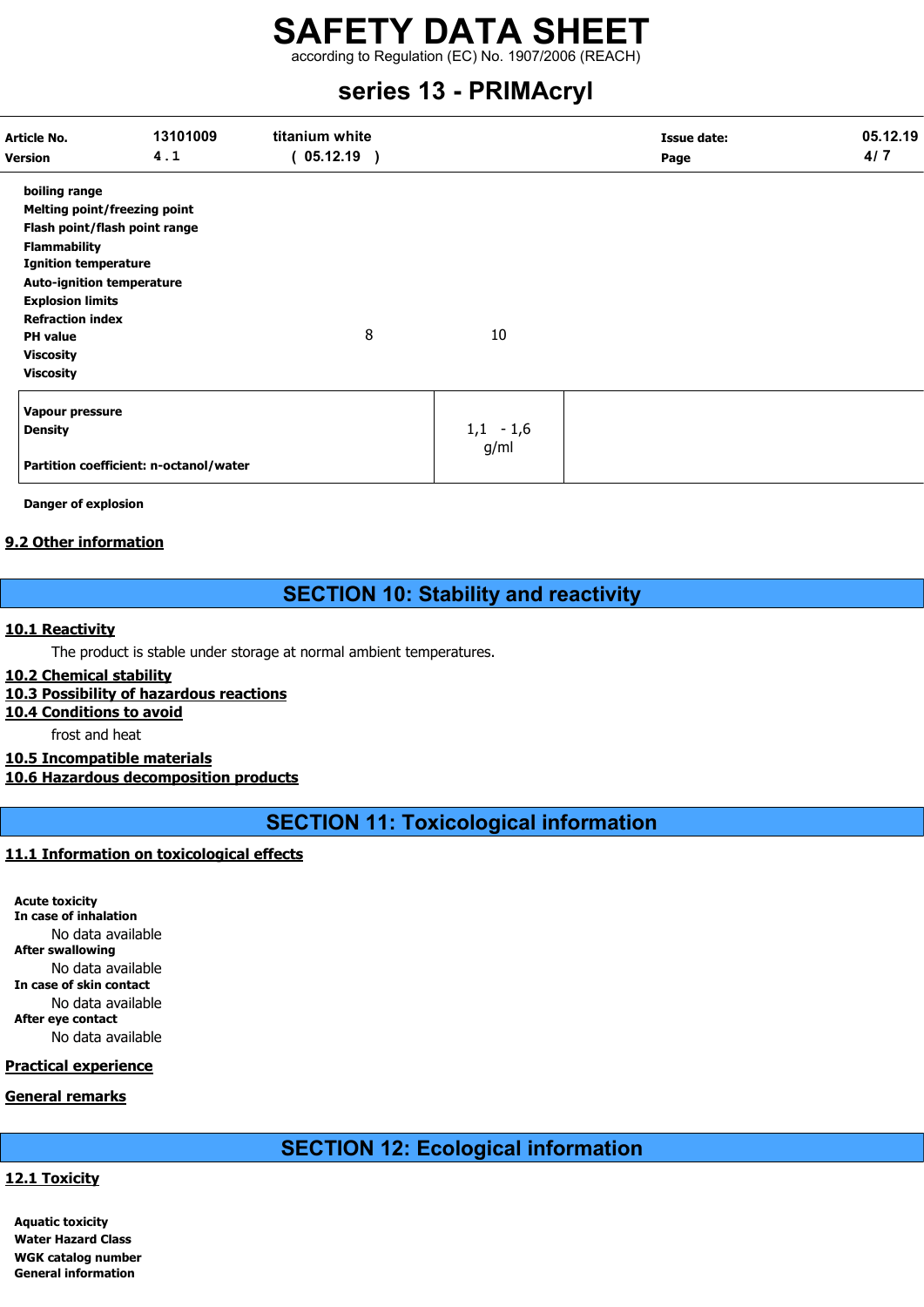according to Regulation (EC) No. 1907/2006 (REACH)

# series 13 - PRIMAcryl

| Article No.    | 13101009 | titanium white | <b>Issue date:</b> | 05.12.19 |
|----------------|----------|----------------|--------------------|----------|
| <b>Version</b> | 4. L     | 05.12.19       | Page               | - 57 7   |

#### 12.2 Persistence and degradability

Further details

Product is partially biodegradable. Oxygen demand

# 12.3 Bioaccumulative potential

Bioconcentration factor (BCF) Partition coefficient: n-octanol/water

# 12.4 Mobility in soil

No data available

#### 12.5 Results of PBT and vPvB assessment

No data available

# 12.6 Other adverse effects

General information

SECTION 13: Disposal considerations

# 13.1 Waste treatment methods

#### Product

Waste key number

080112 waste paint and varnish other than those mentioned in 08 01 11 Recommendation

### Contaminated packaging

Waste key number Recommendation

Non-contaminated packages may be recycled. Handle contaminated packages in the same way as the substance itself.

# Additional information

SECTION 14: Transport information

# 14.1 UN number

# 14.2 UN proper shipping name

ADR, ADN No dangerous good in sense of these transport regulations. IMDG, IATA

# 14.3 Transport hazard class(es)

ADR, ADN IMDG IATA

# 14.4 Packing group

# 14.5 Environmental hazards

Marine Pollutant - IMDG

# 14.6 Special precautions for user

# Land transport (ADR/RID)

Code Kemmler-number Hazard label ADR Limited quantities Contaminated packaging: Instructions Contaminated packaging: Special provisions Special provisions for packing together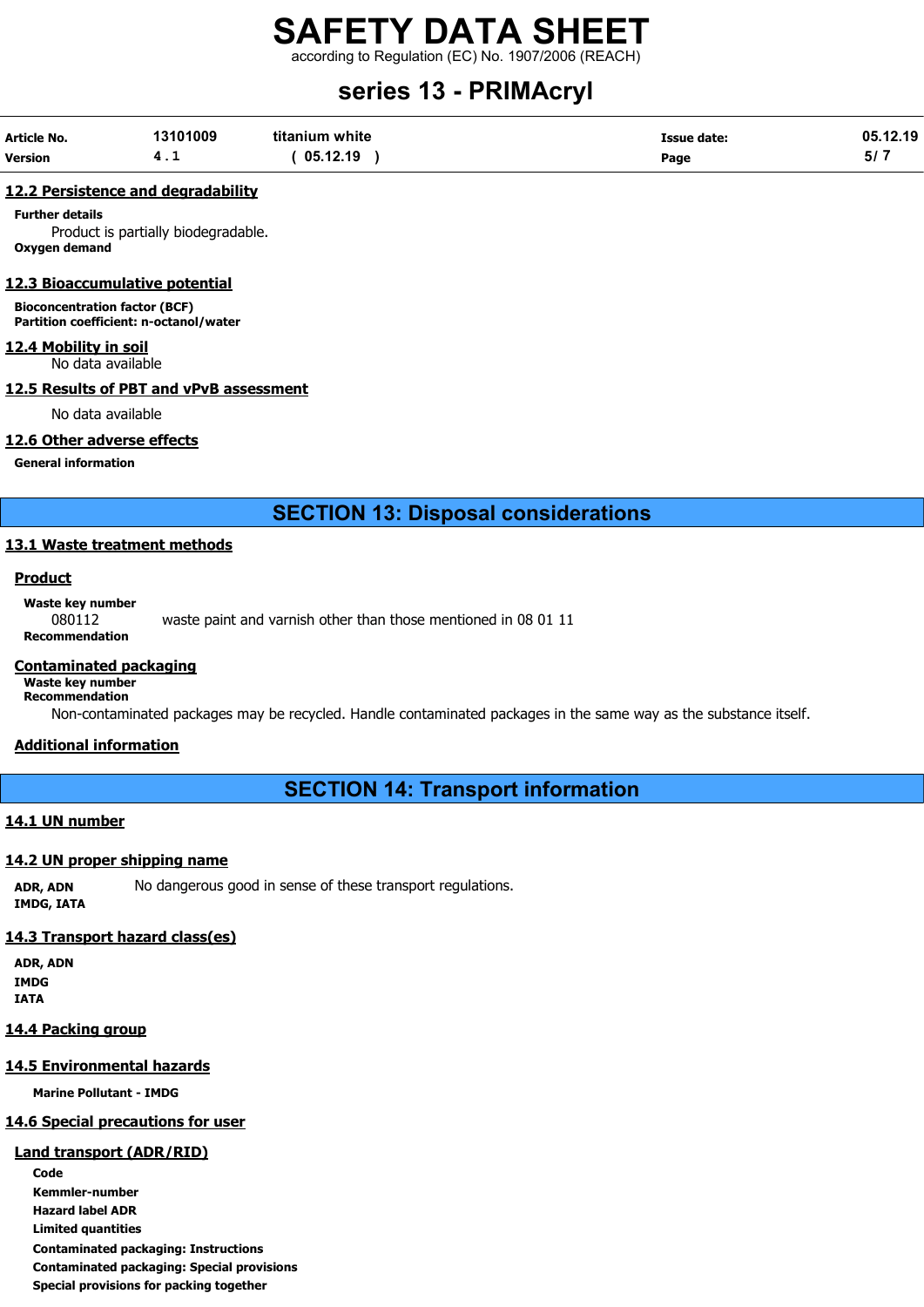according to Regulation (EC) No. 1907/2006 (REACH)

# series 13 - PRIMAcryl

| <b>Article No.</b> | 13101009 | titanium white | Issue date: | 05.12.19   |
|--------------------|----------|----------------|-------------|------------|
| <b>Version</b>     | 4.1      | 05.12.19       | Page        | <b>107</b> |

Portable tanks: Instructions Portable tanks: Special provisions Tank coding Tunnel restriction Remarks EQ Special provisions

# Sea transport (IMDG)

EmS

Special provisions Limited quantities Contaminated packaging: Instructions Contaminated packaging: Special provisions IBC: Instructions IBC: Provisions Tank instructions IMO Tank instructions UN Tank instructions Special provisions Stowage and segregation Properties and observations Remarks EQ

# Air transport (IATA-DGR)

Hazard Passenger Passenger LQ **Cargo** ERG Remarks EQ Special Provisioning

# 14.7 Transport in bulk according to Annex II of MARPOL 73/78 and the IBC Code

No data available

# SECTION 15: Regulatory information

# 15.1 Safety, health and environmental regulations/legislation specific for the substance or mixture

# National regulations

# **Europe**

Contents of VOC  $[%]$  0 % Contents of VOC  $[a/L]$ Further regulations, limitations and legal requirements

# **Germany**

Storage class Water Hazard Class WGK catalog number Incident regulation Information on working limitations Further regulations, limitations and legal requirements

# **Denmark**

Further regulations, limitations and legal requirements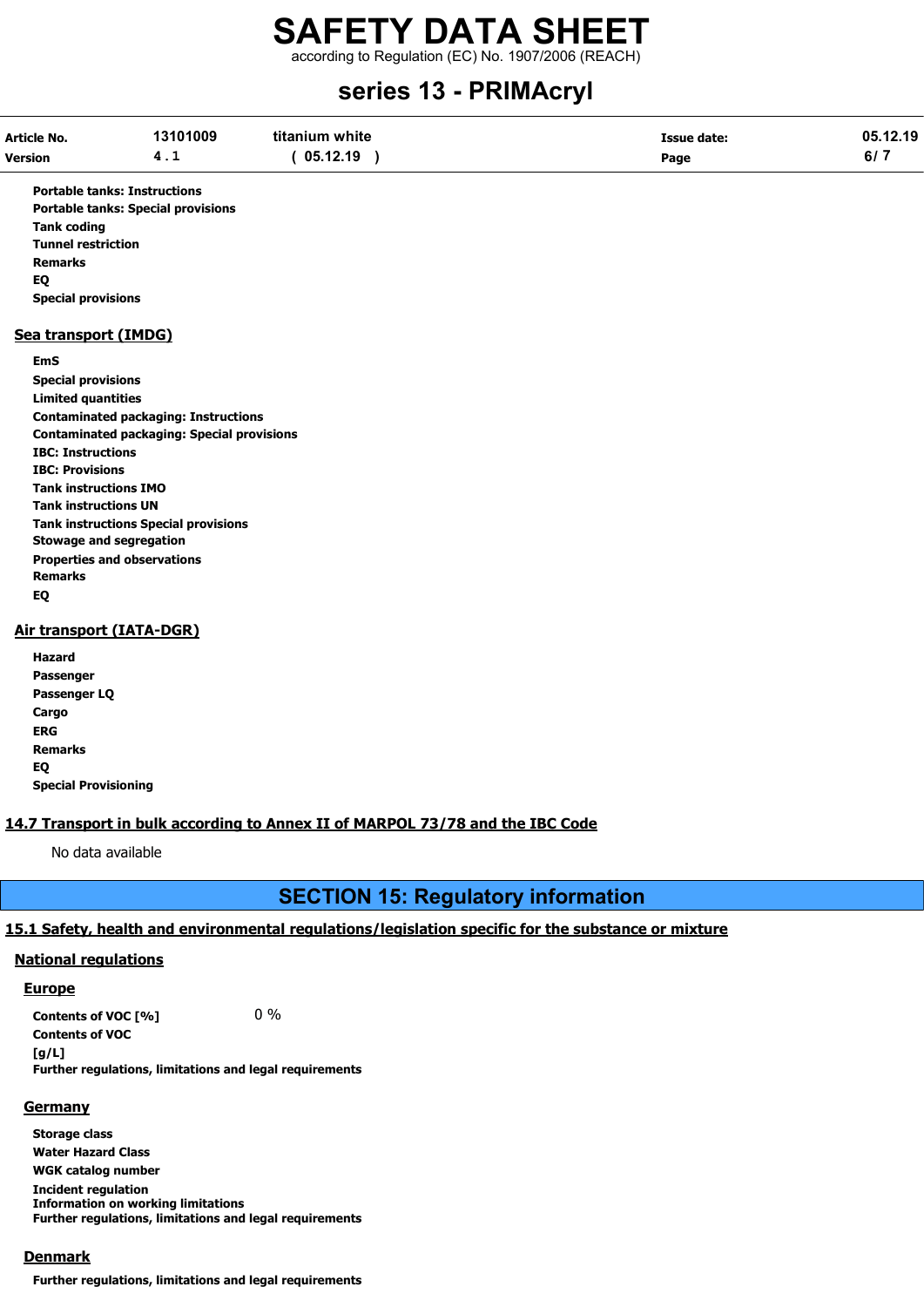according to Regulation (EC) No. 1907/2006 (REACH)

# series 13 - PRIMAcryl

| Article No.    | 13101009 | titanium white | Issue date: | 05.12.19 |
|----------------|----------|----------------|-------------|----------|
| <b>Version</b> | . .      | 05.12.19       | Page        |          |

#### **Hungary**

Further regulations, limitations and legal requirements

#### Great Britain

Further regulations, limitations and legal requirements

# **Switzerland**

Contents of VOC [%] Further regulations, limitations and legal requirements

# USA

Further regulations, limitations and legal requirements Federal Regulations State Regulations

### Japan

Further regulations, limitations and legal requirements

#### Canada

Further regulations, limitations and legal requirements

# 15.2 Chemical Safety Assessment

# SECTION 16: Other information

# Further information

Hazard statements (CLP)

Further information This information is abased on our current state of knowledge and describes the security standards applicable to our product for the purpose provided. The information provided here does not constitute a legally binding warranty of specific characteristics or of suitability for a specific application use of the product is thus to be adapted to the user's special conditions and checked by preliminary tests. We are thus unable to guarantee product characteristics or accept an liability for damage arising in connection with the use of our products.

#### Literature

For abbreviations and acronyms, see: ECHA Guidance on information requirements and chemical safety assessment, chapter R.20 (Table of terms and abbreviations).

# Reason of change

- Additional information BIT 1,2-benzisothiazol-3(2H)-one
	- CIT 5-chloro-2-methyl-4-isothiazolin-3-one
	- MIT 2-methyl-2H-isothiazol-3-one
	- OIT 2-octyl-2H-isothiazol-3-one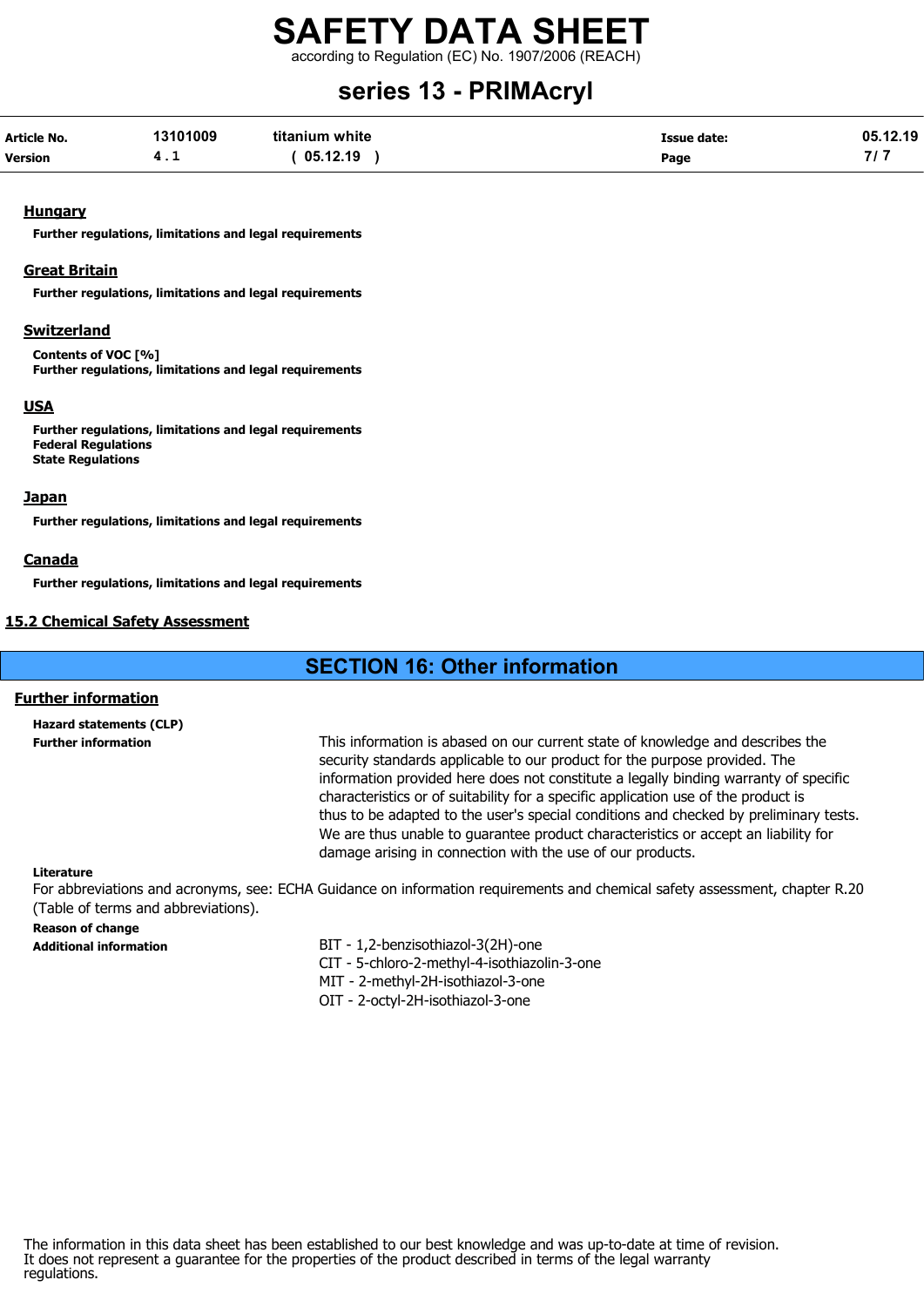# **Appendix for material safety data sheet no.: 13 000 000** PRIMAcryl®

| art.nr. | art.name                    | C.I.              |                                                  | CAS-nr.                           |
|---------|-----------------------------|-------------------|--------------------------------------------------|-----------------------------------|
| 13101   | titanium white              | PW <sub>6</sub>   | Titanium dioxide                                 | 13463-67-7                        |
| 13102   | heavy body white            | PW <sub>6</sub>   | Titanium dioxide                                 | 13463-67-7                        |
| 13203   | Medieval yellow             | <b>PY53; PW6</b>  | Rutile (Ti, Ni, Sb); Titanium dioxide            | 8007-18-9; 13463-67-7             |
| 13204   | titanium yellow green shade | PY53; PG19        | Rutile (Ti, Ni, Sb); Spinel (Co, Zn)             | 8007-18-9; 8011-87-8              |
| 13205   | lemon yellow                | PY3               | Monoazo                                          | 6486-23-3                         |
| 13206   | vanadium yellow light       | PY184             | Bismuth vanadate                                 | 14059-33-7                        |
| 13207   | cadmium yellow light        | <b>PY35</b>       | Cadmium-zinc-sulphide                            | 8048-07-5; 7727-43-7              |
| 13208   | titanium yellow             | PY53; PY155; PW6  | Rutile (Ti, Ni, Sb); Disazo; Titanium dioxide    | 8007-18-9; 68516-73-4; 13463-67-7 |
| 13209   | brilliant yellow            | PY154             | Benzimidazolone                                  | 68134-22-5                        |
| 13210   | vanadium yellow deep        | PY184             | Bismuth vanadate                                 | 14059-33-7                        |
| 13211   | cadmium yellow medium       | <b>PY35</b>       | Cadmium-zinc-sulphide                            | 8048-07-5; 7727-43-7              |
| 13212   | Indian yellow               | PY110; PY154      | Isoindolinone; Benzimidazolone                   | 5590-18-1; 68134-22-5             |
| 13213   | cadmium yellow deep         | PO <sub>20</sub>  | Cadmium sulfo-selenide                           | 12656-57-4                        |
| 13214   | cadmium orange              | PO <sub>20</sub>  | Cadmium sulfo-selenide                           | 12656-57-4                        |
| 13215   | brilliant orange            | <b>PO67</b>       | Pyrazolochinazolone                              | 74336-59-7                        |
| 13216   | transparent orange          | <b>PO71</b>       | Diketo-pyrrolo-pyrrol                            | 71832-85-4                        |
| 13317   | cadmium red light           | PO <sub>20</sub>  | Cadmium sulfo-selenide                           | 12656-57-4                        |
| 13318   | vermilion red               | PR255             | Diketo-pyrrolo-pyrrol                            | 120500-90-5                       |
| 13319   | madder brilliant            | <b>PR207</b>      | Quinacridone                                     |                                   |
| 13320   | cadmium red medium          | PR108             | Cadmium sulfo-selenide                           | 58339-34-7; 7727-43-7             |
| 13321   | carmine                     | PR254; PR264      | Diketo-pyrrolo-pyrrol; Diketo-pyrrolo-pyrrol     | 122390-98-1; -                    |
| 13322   | cadmium red deep            | PR108             | Cadmium sulfo-selenide                           | 58339-34-7; 7727-43-7             |
| 13323   | ruby                        | <b>PR264</b>      | Diketo-pyrrolo-pyrrol                            |                                   |
| 13324   | alizarine crimson hue       | PR179             | Perylen                                          | 5521-31-3                         |
| 13325   | quinacridone red            | <b>PV19</b>       | Quinacridone                                     | 1047-16-1                         |
| 13326   | quinacridone magenta        | PR122             | Quinacridone                                     | 980-26-7                          |
| 13327   | magenta                     | PR122; PW6        | Quinacridone; Titanium dioxide                   | 980-26-7; 13463-67-7              |
| 13328   | quinacridone violet         | <b>PV19</b>       | Quinacridone                                     | 1047-16-1                         |
| 13329   | blue violet                 | PV23; PV19; PW6   | Dioxazine; Quinacridone; Titanium dioxide        | 6358-30-1; 1047-16-1; 13463-67-7  |
| 13330   | transparent violet          | <b>PV23</b>       | Dioxazine                                        | 6358-30-1                         |
| 13431   | indigo                      | PB60; PV19; PBk10 | Indanthrone; Quinacridone; Crystallized carbon   | 81-77-6; 1047-16-1; 7782-42-5     |
| 13432   | Delft blue                  | <b>PB60</b>       | Indanthrone                                      | $81 - 77 - 6$                     |
| 13433   | ultramarine blue            | <b>PB29</b>       | Sodium aluminum silicate                         | 57455-37-5                        |
| 13434   | cobalt blue deep            | PB28; PB60        | Spinel (Co, Al); Indanthrone                     | 1345-16-0; 81-77-6                |
| 13435   | cobalt blue light           | <b>PB28</b>       | Spinel (Co, Al)                                  | 1345-16-0                         |
| 13436   | royal blue                  | <b>PW6: PB28</b>  | Titanium dioxide; Spinel (Co, Al)                | 13463-67-7; 1345-16-0             |
| 13437   | oriental blue               | PB15:1; PV23; PW6 | Phthalocyanine (Cu); Dioxazine; Titanium dioxide | 147-14-8; 6358-30-1; 13463-67-7   |
| 13438   | phthalo blue red shade      | PB15:6; PB15:2    | Phthalocyanine (Cu); Phthalocyanine (Cu)         | 147-14-8; 147-14-8                |
| 13439   | phthalo blue cyan           | PB15:3            | Phthalocyanine (Cu)                              | 147-14-8                          |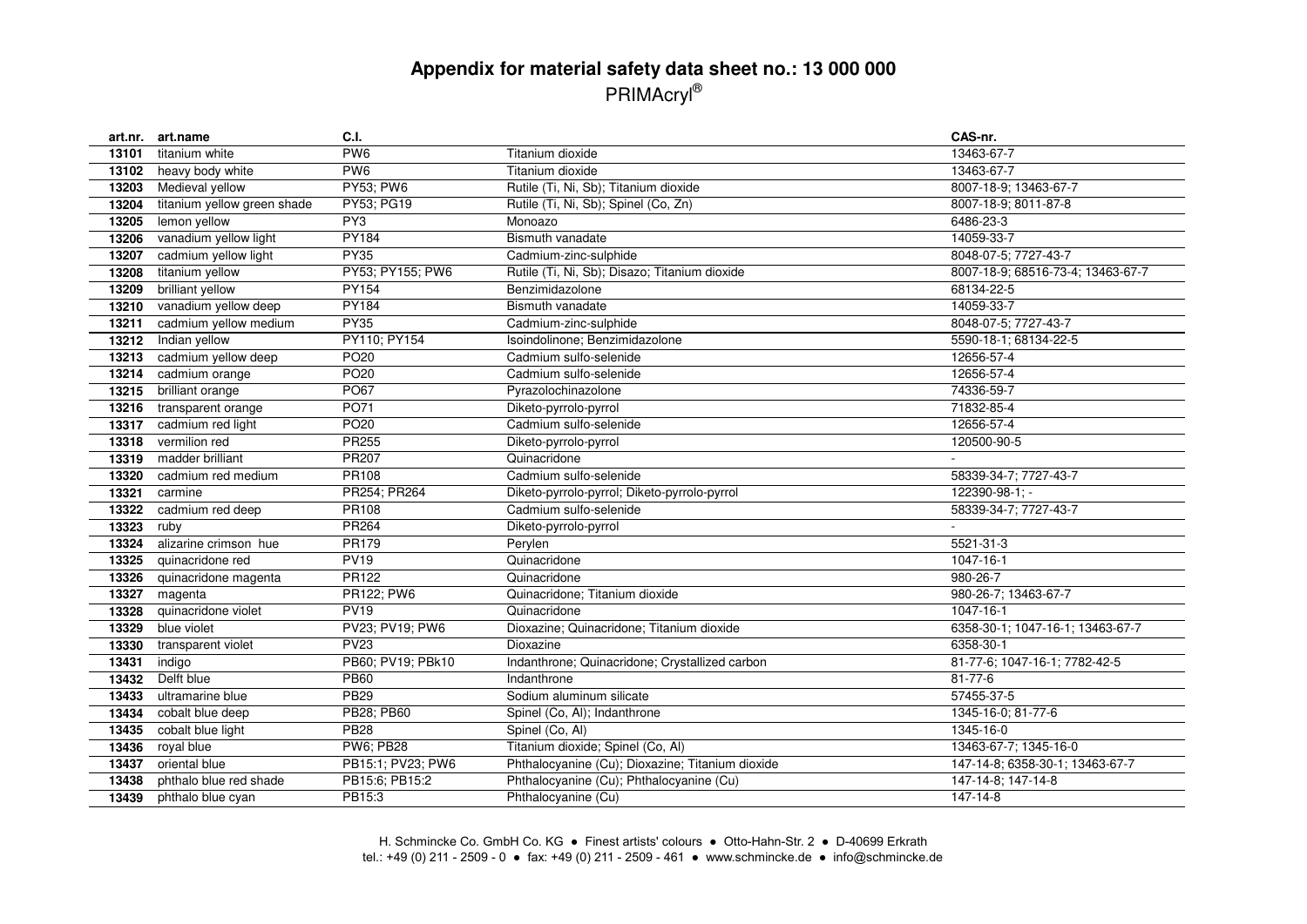# **Appendix for material safety data sheet no.: 13 000 000** PRIMAcryl®

| art.nr. | art.name                       | C.I.               |                                                                            | CAS-nr.                           |
|---------|--------------------------------|--------------------|----------------------------------------------------------------------------|-----------------------------------|
| 13440   | Prussian blue                  | PB60; PB15:1; PBk7 | Indanthrone; Phthalocyanine (Cu); Lamp black                               | 81-77-6; 147-14-8; 1333-86-4      |
| 13453   | manganese cerulean blue        | PB15:3; PB16; PW6  | Phthalocyanine (Cu); Phthalocyanine; Titanium dioxide                      | 147-14-8; 574-93-6; 13463-67-7    |
| 13454   | cerulean blue                  | PB15:3; PB16; PW6  | Phthalocyanine (Cu); Phthalocyanine; Titanium dioxide                      | 147-14-8; 574-93-6; 13463-67-7    |
| 13455   | phthalo turquoise              | <b>PB16</b>        | Phthalocyanine                                                             | 574-93-6                          |
| 13456   | cobalt turquoise               | <b>PG50</b>        | Spinel (Co, Ni, Zn, Ti)                                                    | 68186-85-6                        |
| 13457   | aquamarine                     | PG36; PB15:3; PW6  | Phthalocyanine complex (Cu, Cl, Br); Phthalocyanine (Cu); Titanium dioxide | 14302-13-7; 147-14-8; 13463-67-7  |
| 13561   | turmaline green                | <b>PG26</b>        | Spinel (Co,Cr)                                                             | 68187-49-5                        |
| 13562   | chromium oxide green brilliant | <b>PG18</b>        | Hydrated chromium oxide                                                    | 12001-99-9                        |
| 13563   | phthalo green blue shade       | PG7                | Phthalocyanine (Cu, Cl)                                                    | 1328-53-6                         |
| 13564   | phthalo green yellow shade     | PG36               | Phthalocyanine complex (Cu, Cl, Br)                                        | 14302-13-7                        |
| 13565   | oriental green                 | <b>PG19</b>        | Spinel (Co, Zn)                                                            | 8011-87-8                         |
| 13566   | olive green                    | PY184; PG7; PY42   | Bismuth vanadate; Phthalocyanine (Cu, Cl); Hydrated iron oxide             | 14059-33-7; 1328-53-6; 20344-49-4 |
| 13567   | permanent green light          | PY184; PG7         | Bismuth vanadate; Phthalocyanine (Cu, Cl)                                  | 14059-33-7; 1328-53-6             |
| 13568   | vanadium green                 | PY184; PG36        | Bismuth vanadate; Phthalocyanine complex (Cu, Cl, Br)                      | 14059-33-7; 14302-13-7            |
| 13569   | yellowish green                | PY42; PG36; PY74   | Hydrated iron oxide; Phthalocyanine complex (Cu, Cl, Br); Monoazo          | 20344-49-4; 14302-13-7; 6358-31-2 |
| 13570   | sap green                      | PB60: PY150        | Indanthrone; Azo-nickel-complex                                            | 81-77-6; 68511-62-6               |
| 13571   | natural green earth            | PBr7               | Earth pigment                                                              | ÷.                                |
| 13672   | Naples yellow light            | PBr24; PY53        | Rutile (Ti, Cr, Sb); Rutile (Ti, Ni, Sb)                                   | 68186-90-3; 8007-18-9             |
| 13673   | Naples yellow deep             | PBr <sub>24</sub>  | Rutile (Ti, Cr, Sb)                                                        | 68186-90-3                        |
| 13674   | transparent golden yellow      | PY150              | Azo-nickel-complex                                                         | 68511-62-6                        |
| 13675   | light ochre                    | <b>PY42</b>        | Hydrated iron oxide                                                        | 20344-49-4                        |
| 13676   | iron oxide yellow              | <b>PY42</b>        | Hydrated iron oxide                                                        | 20344-49-4                        |
| 13677   | raw umber                      | PBr7               | Earth pigment                                                              |                                   |
| 13678   | Sienna                         | PY42; PR101        | Hydrated iron oxide; Iron oxide                                            | 20344-49-4; 1309-37-1             |
| 13679   | burnt Sienna                   | PR101              | Iron oxide                                                                 | 1309-37-1                         |
| 13680   | red iron oxide                 | PR101              | Iron oxide                                                                 | 1309-37-1                         |
| 13682   | transparent brown oxide        | PR101              | Iron oxide                                                                 | 1309-37-1                         |
| 13683   | brown iron oxide               | PBr <sub>6</sub>   | Iron oxide mix                                                             | 72669-22-8                        |
| 13684   | natural burnt umber            | PBr7               | Earth pigment                                                              |                                   |
| 13685   | Vandyke brown                  | PR101; PBk7        | Iron oxide; Lamp black                                                     | 1309-37-1; 1333-86-4              |
| 13786   | ivory                          | PY42; PG17; PW6    | Hydrated iron oxide; Hematite (Cr); Titanium dioxide                       | 20344-49-4; 1308-38-9; 13463-67-7 |
| 13787   | flesh tint                     | PW6; PY119         | Titanium dioxide; Spinel (Zn, Fe)                                          | 13463-67-7; 68186-90-3            |
| 13788   | pale grey                      | PY42; PW6; PBk6    | Hydrated iron oxide; Titanium dioxide; Lamp black                          | 20344-49-4; 13463-67-7; 1333-86-4 |
| 13789   | neutral grey                   | <b>PG17</b>        | Hematite (Cr)                                                              | 1308-38-9                         |
| 13790   | Schmincke Payne's grey         | PR101; PB29; PBk7  | Iron oxide; Sodium aluminum silicate; Lamp black                           | 1309-37-1; 57455-37-5; 1333-86-4  |
| 13791   | atrament black                 | PBk31              | Perylene                                                                   | 67075-37-0                        |
| 13792   | ivory black                    | PB <sub>k9</sub>   | Am. carbonized bones of animals                                            | 8021-99-6                         |
| 13793   | black                          | PBk11; PBk7        | Iron oxide black; Lamp black                                               | 1317-61-9; 1333-86-4              |
| 13895   | silver                         | Iriodin            | Iriodin                                                                    | $\overline{\phantom{a}}$          |